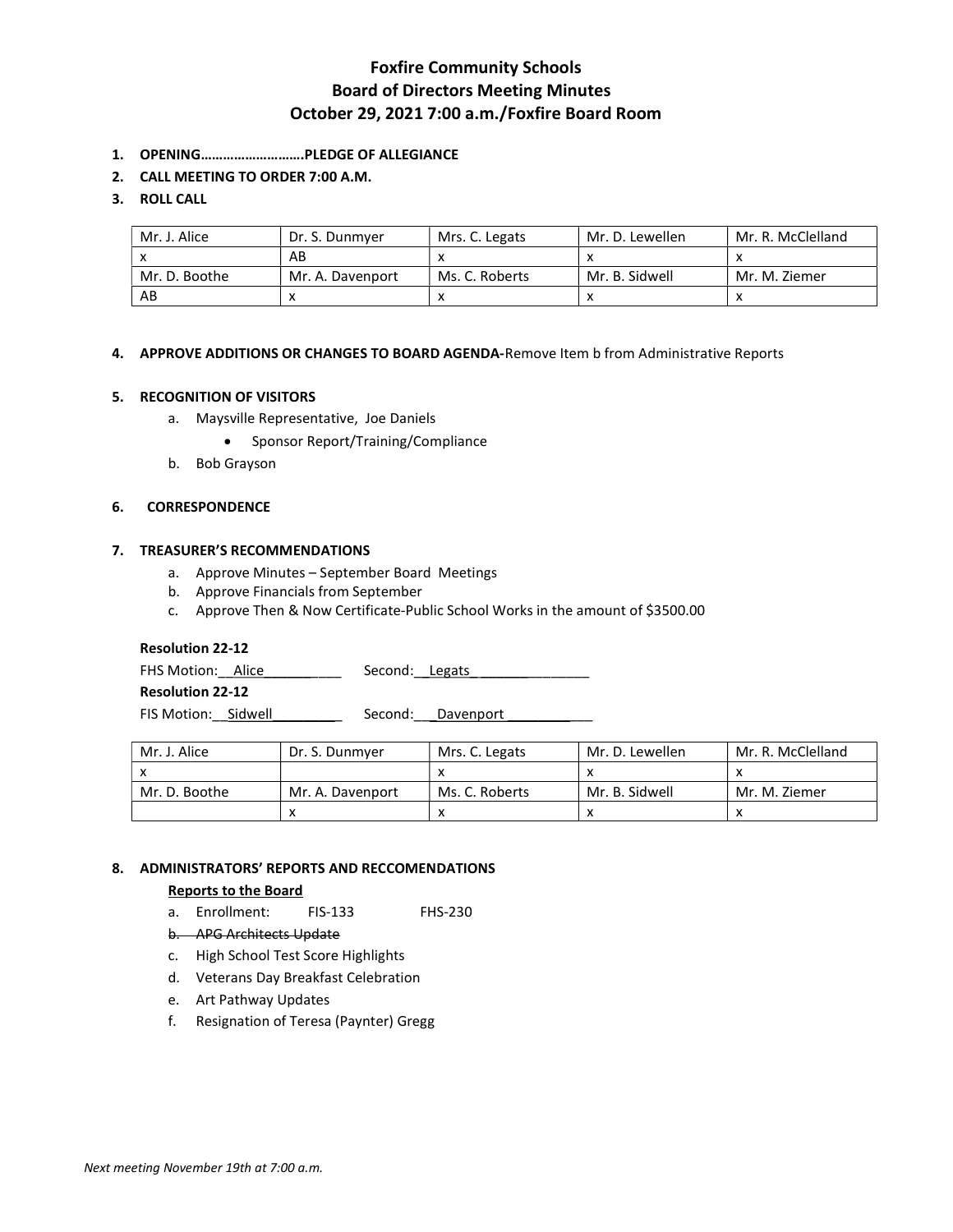# Foxfire Community Schools Board of Directors Meeting Minutes October 29, 2021 7:00 a.m./Foxfire Board Room

### Recommendations for Consideration

a. Approve Tim Drake, FIS In-Unit Aide

| <b>Resolution 22-13</b> |                  |                   |
|-------------------------|------------------|-------------------|
| FHS Motion: Legats      | Second: Lewellen |                   |
| <b>Resolution 22-13</b> |                  |                   |
| FIS Motion: Sidwell     |                  | Second: Davenport |

| Mr. J. Alice  | Dr. S. Dunmver   | Mrs. C. Legats | Mr. D. Lewellen | Mr. R. McClelland |
|---------------|------------------|----------------|-----------------|-------------------|
|               |                  |                |                 |                   |
| Mr. D. Boothe | Mr. A. Davenport | Ms. C. Roberts | Mr. B. Sidwell  | Mr. M. Ziemer     |
|               |                  |                |                 |                   |

# 9. EXECUTIVE SESSION (If needed)

WHEREAS boards of education and other governmental bodies are required by statute "to take official action and to conduct all deliberations upon official business only in open meetings, unless the subject matter is specifically excepted by law";

WHEREAS "the minutes need only reflect the general subject matter of discussion in executive sessions"; and WHEREAS the members of a public body may hold an executive session only at a regular or special meeting for the sole purpose of consideration of any of the matters set forth below.

NOW THEREFORE BE IT RESOLVED under the provision of ORC 121.22, the board hereby enters executive session for the reason(s) herein stated:

# \_\_ \_\_ Personnel matters

- \_\_\_ Appointment of employee(s) (reemployment)
- \_\_\_Promotion or compensation
- \_\_\_ Dismissal, discipline, or demotion of employee(s) or student(s)
- \_\_\_ Investigation of charges or complaints of employee(s) or student(s)
- **\_\_\_\_** Purchase or sale of property
- \_\_\_\_\_ Conference with an attorney
- \_\_\_\_\_ Preparing for, conducting, or reviewing negotiations or bargaining
- \_\_\_\_\_ Matters required by federal law or state statutes to be confidential
- Specialized details of security arrangements

Time Entered: \_\_\_\_\_\_\_\_\_\_\_

Time Exited: \_\_\_\_\_\_\_\_\_\_\_\_\_\_\_

Resolution

FHS Motion:\_\_\_\_\_\_\_\_\_\_\_\_\_\_\_\_\_\_\_ Second:\_\_\_\_\_\_\_\_\_\_\_\_\_\_\_\_\_\_\_\_\_\_

| <b>Resolution</b> |  |
|-------------------|--|
|-------------------|--|

FIS Motion:\_\_\_\_\_\_\_\_\_\_\_\_\_\_\_\_\_\_\_ Second:\_\_\_\_\_\_\_\_\_\_\_\_\_\_\_\_\_\_\_\_\_\_